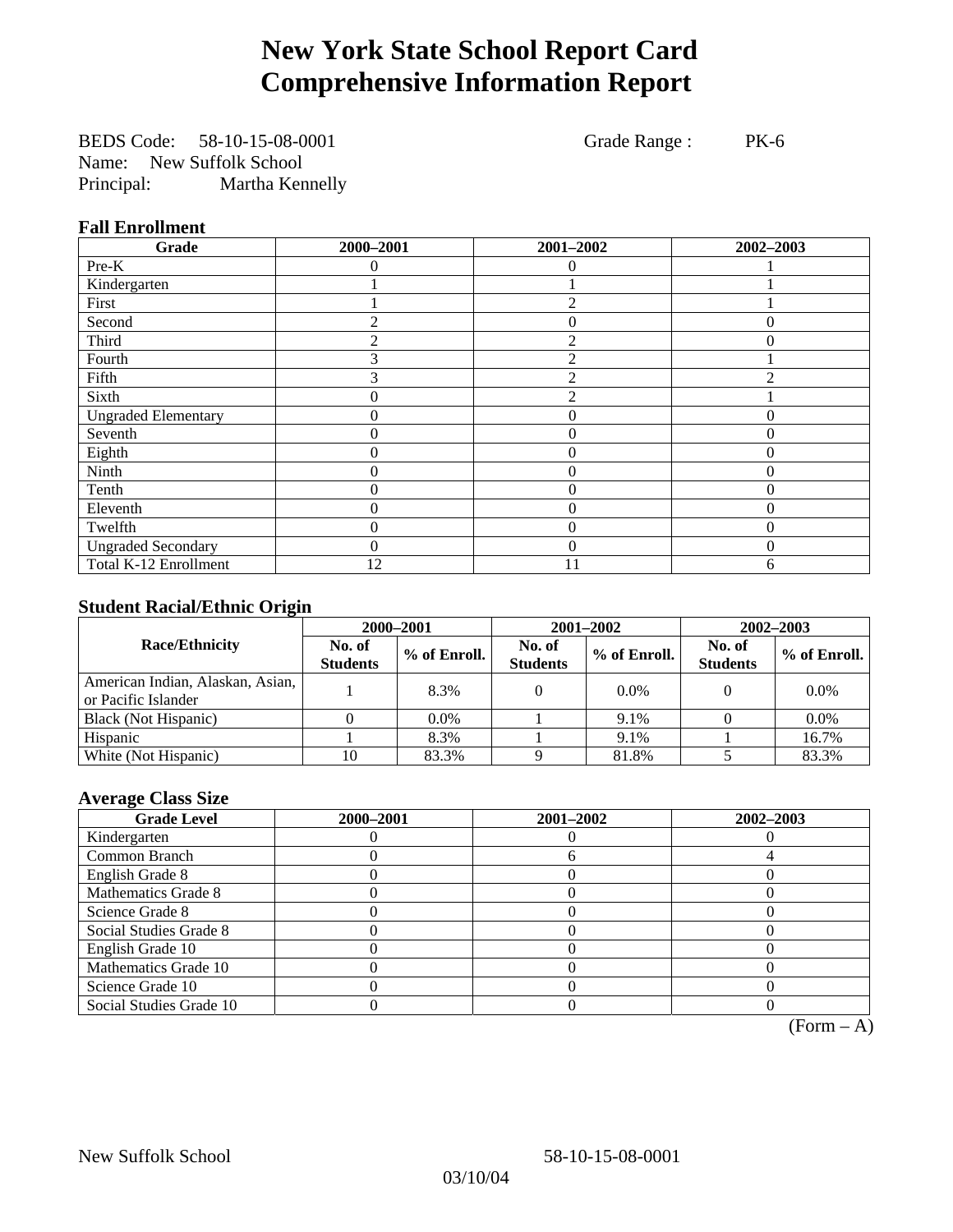### **District Need to Resource Capacity Category**

| <b>N/RC Category</b> | <b>Description</b>                                                                                 |
|----------------------|----------------------------------------------------------------------------------------------------|
|                      | This is a school district with average student needs in relation to<br>district resource capacity. |

### **Similar School Group and Description**

| <b>Similar School Group</b> | <b>Description</b>                                                    |
|-----------------------------|-----------------------------------------------------------------------|
|                             | All schools in this group are elementary level schools in school      |
| 13                          | districts with average student needs in relation to district resource |
|                             | capacity. The schools in this group are in the lower range of student |
|                             | needs for elementary level schools in these districts.                |

All schools within the same N/RC category are divided into three similar school groups defined by the percentage of students in the school who are eligible for the free-lunch program and/or who are limited English proficient (also known as English language learners).

#### **Student Demographics Used To Determine Similar Schools Group**

|                                   | 2000-2001 |         | $2001 - 2002$ |         | $2002 - 2003$ |         |
|-----------------------------------|-----------|---------|---------------|---------|---------------|---------|
|                                   | Count     | Percent | Count         | Percent | Count         | Percent |
| <b>Limited English Proficient</b> |           | 8.3%    |               | 0.0%    |               | $0.0\%$ |
| Eligible for Free Lunch           |           | 0.0%    |               | $0.0\%$ |               | $0.0\%$ |

#### **Attendance and Suspension**

|                               | 1999–2000<br>$%$ of<br>No. of |         | 2000-2001       |         | $2001 - 2002$   |         |
|-------------------------------|-------------------------------|---------|-----------------|---------|-----------------|---------|
|                               |                               |         | No. of          | $%$ of  | No. of          | $%$ of  |
|                               | <b>Students</b>               | Enroll. | <b>Students</b> | Enroll. | <b>Students</b> | Enroll. |
| <b>Annual Attendance Rate</b> |                               | 96.0%   |                 | 96.0%   |                 | 97.0%   |
| <b>Student Suspensions</b>    |                               | 0.0%    |                 | $0.0\%$ |                 | 0.0%    |

### **Student Socioeconomic and Stability Indicators (Percent of Enrollment)**

|                          | $2001 - 2002$<br>2000–2001 |         | $2002 - 2003$ |
|--------------------------|----------------------------|---------|---------------|
| <b>Reduced Lunch</b>     | $0.0\%$                    | $0.0\%$ | 0.0%          |
| <b>Public Assistance</b> | None                       | None    | None          |
| <b>Student Stability</b> | 33%                        | 100%    | 100%          |

#### **Staff Counts**

| Staff                                   | 2002-2003 |
|-----------------------------------------|-----------|
| <b>Total Teachers</b>                   |           |
| <b>Total Other Professional Staff</b>   |           |
| <b>Total Paraprofessionals</b>          | NΑ        |
| Teaching Out of Certification*          |           |
| <b>Teachers with Temporary Licenses</b> |           |

\*Teaching out of certification more than on an incidental basis. Teachers with temporary licenses are also counted as teaching out of certification.

 $(Form - B)$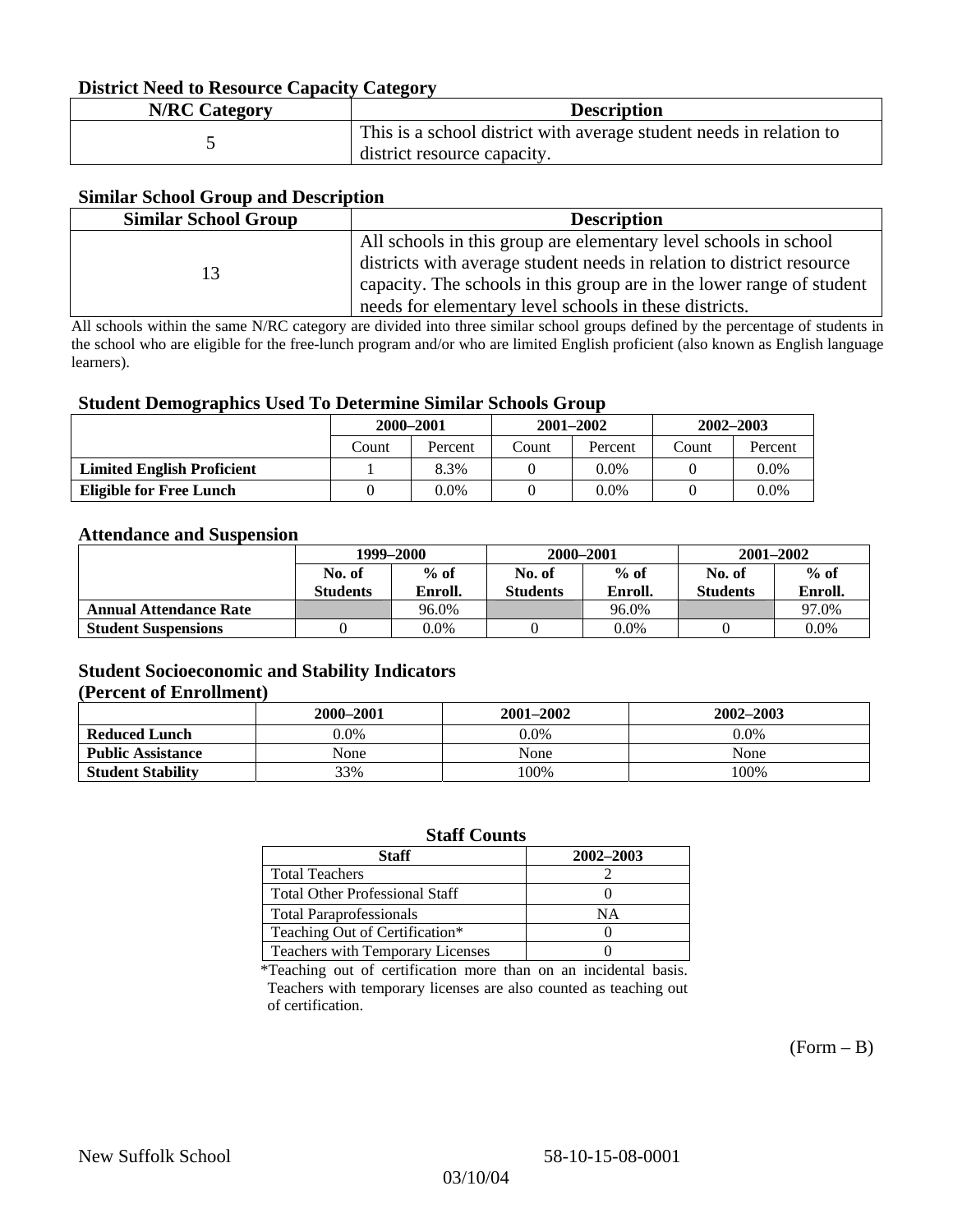# **Career Development and Occupational Studies (CDOS)**

### **Percentage of Students Documenting Self- and Career-Awareness Information and Career Exploration Activities, K–3**

| <b>Grades</b> | $2000 - 01$ | $2001 - 02$ | $2002 - 03$ |
|---------------|-------------|-------------|-------------|
| K-1           |             | 0%          | $0\%$       |
| 72            |             | $0\%$       | $0\%$       |

### **Students Developing a Career Plan, 4–12**

| <b>Grades</b> |                                      | $2000 - 01$ | $2001 - 02$ | $2002 - 03$ |
|---------------|--------------------------------------|-------------|-------------|-------------|
|               | Number of General-Education Students |             | $\Omega$    | 0           |
| $4 - 5$       | Number of Students with Disabilities |             | $\Omega$    | $\Omega$    |
|               | Number of All Students               |             | $\Omega$    | 0           |
|               | Percent of Enrollment                |             | $0\%$       | $0\%$       |
|               | Number of General-Education Students |             | $\Omega$    | 0           |
| $6 - 8$       | Number of Students with Disabilities |             | $\Omega$    | $\Omega$    |
|               | Number of All Students               |             | $\Omega$    | $\Omega$    |
|               | Percent of Enrollment                |             | $0\%$       | $0\%$       |
|               | Number of General-Education Students |             | $\Omega$    | 0           |
| $9 - 12$      | Number of Students with Disabilities |             | $\Omega$    | 0           |
|               | Number of All Students               |             | 0           | 0           |
|               | Percent of Enrollment                |             | 0%          | 0%          |

# **Second Language Proficiency Examinations**

### **General-Education Students**

| <b>Test</b> | 2000-2001         |           |            | 2001-2002 | $2002 - 2003$ |           |
|-------------|-------------------|-----------|------------|-----------|---------------|-----------|
|             | <b>No. Tested</b> | % Passing | No. Tested | % Passing | No. Tested    | % Passing |
| French      |                   | 0%        |            | 0%        |               | 0%        |
| German      |                   | 0%        |            | $0\%$     |               | 0%        |
| Italian     |                   | 0%        |            | 0%        |               | 0%        |
| Latin       |                   | 0%        |            | 0%        |               | 0%        |
| Spanish     |                   | 0%        |            | 0%        |               | 0%        |

### **Students with Disabilities**

| <b>Test</b> | 2000-2001  |           |            | 2001-2002 | 2002-2003  |           |  |
|-------------|------------|-----------|------------|-----------|------------|-----------|--|
|             | No. Tested | % Passing | No. Tested | % Passing | No. Tested | % Passing |  |
| French      |            | 0%        |            | 0%        |            | 0%        |  |
| German      |            | 0%        |            | $0\%$     |            | 0%        |  |
| Italian     |            | 0%        |            | 0%        |            | 0%        |  |
| Latin       |            | 0%        |            | 0%        |            | 0%        |  |
| Spanish     |            | 0%        |            | 0%        |            | 0%        |  |

 <sup>(</sup>Form-D)